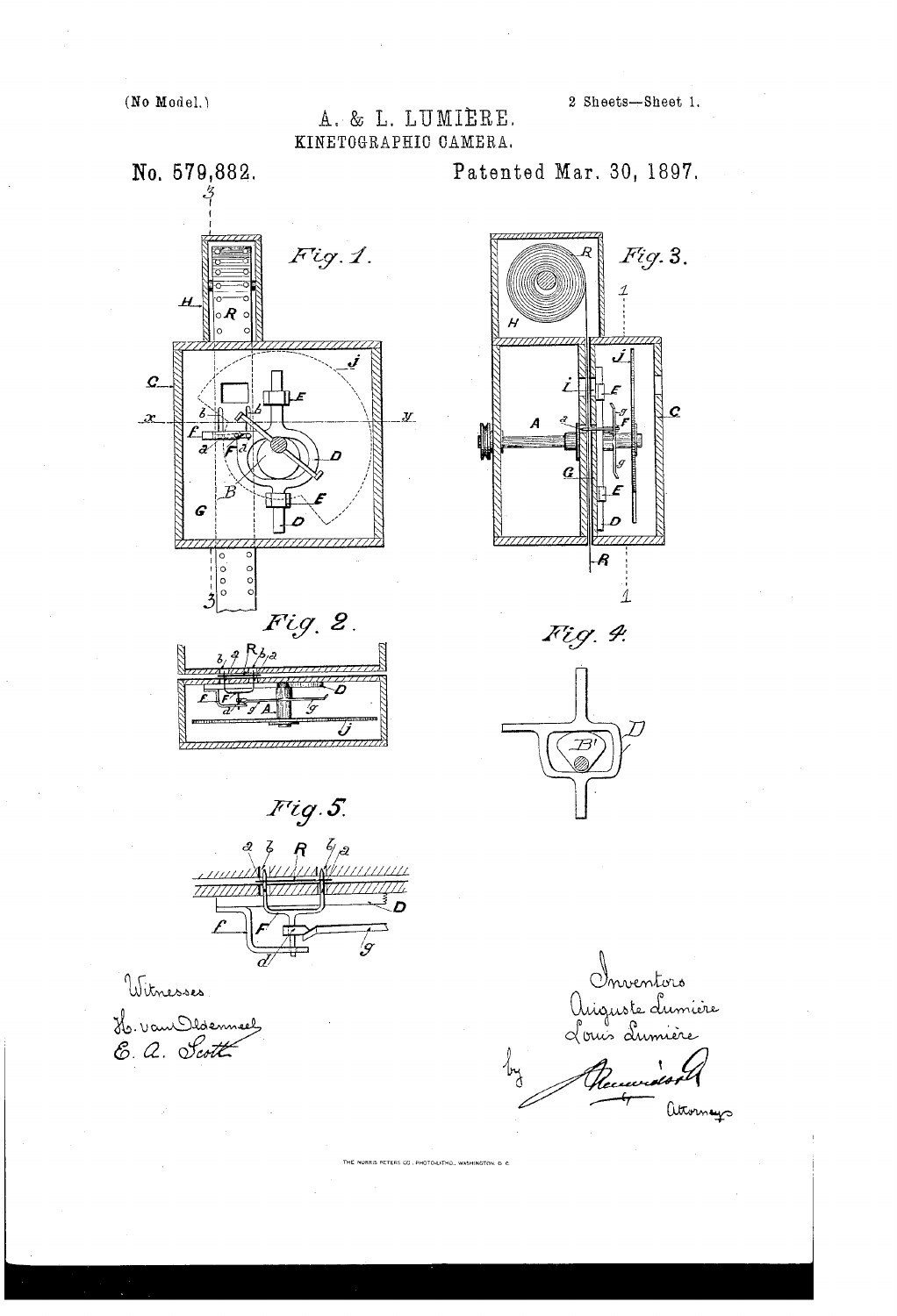(No Model.)

2 Sheets-Sheet 2.

## A. & L. LUMIÈRE. KINETOGRAPHIC CAMERA.

No. 579,882.

Patented Mar. 30, 1897.

 $FIE. E.$ 



Witnesses

H. van Oldenneel<br>E. G. Olatt

Inventors<br>Auguste Lumière<br>Louis Lumière

attorneys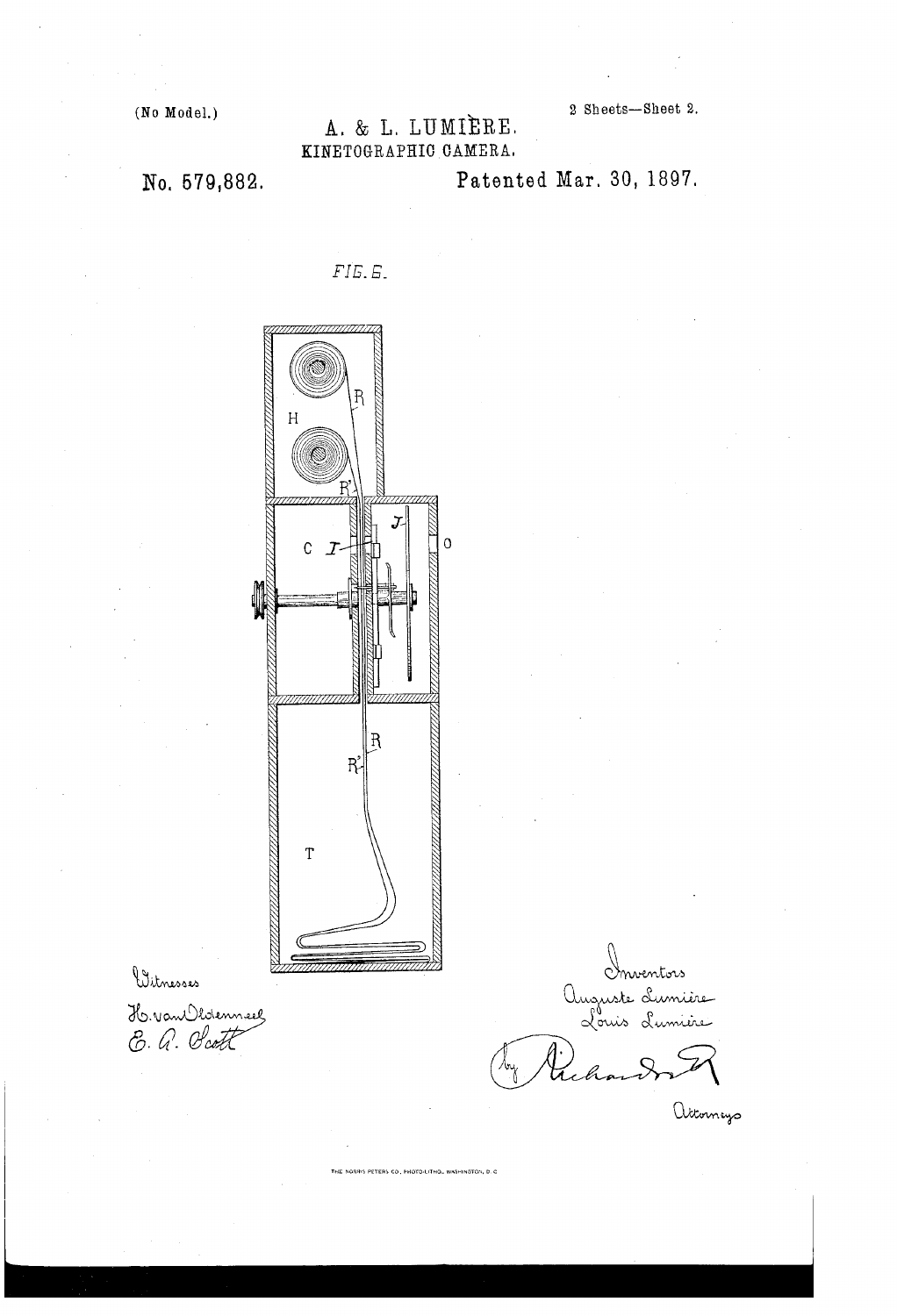# UNITED STATES PATENT OFFICE.

# AUGUSTE LUMIÈRE AND LOUIS LUMIÈRE, OF LYONS, FRANCE.

#### KINETOGRAPHIC CAMERA.

# SPECIFICATION forming part of Letters Patent No. 579,882, dated March 30, 1897.

Application filed September 6, 1895. Serial No. 561,716. (No model.) Patented in France February 13, 1895, No. 245,032; in Belgium April 4, 1895, No. 114,911; in Austria April 13, 1895, No. 2,808; in Spain April 15, 1895, No. 17,295; in Italy April 15, 1895, LXXV, 460; in England December 10, 1895, No. 7,187; in Germany January 8, 1896, No. 84,722; in Luxemburg March 2, 1896, No. 2,461, in Norway March 7, 1896, No. 5,003; in Hungary March 9, 1896, No. 5,855, and in Switzerland June 4, 1896, No. 10,034.

### To all whom it may concern:

Be it known that we, AUGUSTE LUMIÈRE and LOUIS LUMIERE, citizens of the Republic of France, residing at Lyons, France, have invented certain new and useful Improvements in Photographic Apparatus, of which the following is a specification.

The invention has been patented in France<br>February 13, 1895, No. 245,032; in England<br>to December 10, 1895, No. 7,187; in Germany<br>January 8, 1896, No. 84,722; in Austria April<br>13, 1895, No. 2,808; in Belgium April 4, 1895,<br>

No. 114,911; in Spain April 15, 1895, No.<br>
17,295; in Italy April 15, 1895, No.<br>
17,295; in Italy April 15, 1895, LXXV, 460;<br>
15 in Switzerland, provisional, April 6, 1895,<br>
final, June 4, 1896, No. 19,094; in Hungary March 9, 1896, No. 5,855; in Luxemburg<br>March 2, 1896, No. 2,461, and in Norway<br>March 7, 1896, No. 5,003.

Our invention is designed to take a series  $20$ of negatives at regular short intervals of time.

In the annexed drawings, Figure 1 is a front view of the operating mechanism, the casing

25 therefor being in section. Fig. 2 is a horizontal section through  $x y$  of Fig. 1. Fig. 3<br>is a perpendicular section of Fig. 1 on line 3 3 of Fig. 1. Fig. 4 is a modification of the means for actuating the parts. Fig. 5 is an 30 enlarged detail view of the means for moving the ribbon. Fig. 6 is a sectional view of the apparatus for taking positive prints.

The mechanism is inclosed by a box  $G$  and is controlled by an axis A, which is moved<br>35 by a motor of any kind. Upon the axis A is mounted an eccentric B, which moves a vertical slide D, having arms fitting guides E E. Upon an extension of this slide is mounted a light fork F, (shown enlarged in Fig. 5,) its 40 two points  $a \ a$  passing through elongated openings  $b\;b$  in partition G. The fork  $F$  has a projection guided by a bracket  $f$  and moves<br>horizontally. This projection has a piece  $d$ fixed to it, with a double inclined end in the path of two arms  $g$   $g$ , fixed to the axis  $A$ , and 45 having their extremities bent in opposite directions, as shown, and adapted to contact with the inclined end of  $d$  to move the same.

In rear of partition G is a vertical passage through which a perforated ribbon R passes 50 from a box II, placed on the upper part of the apparatus. The perforations of this ribbon are near the edges, at equal distance apart, and are traversed by the two points  $a \dot a$  of the fork F. At the moment when the fork is 55 pushed inward by one of the branches  $g$  the slide  $d$  begins to descend and thus moves the ribbon. At the end of this course the fork is pushed back by the second branch  $g$ , and this disengages the points  $a$  from the perfo- 60 rations, and the slide moves back without acting upon the ribbon.

It will be seen that the ribbon is thus moved during the descending course of points  $a$ , but is stationary during their upward movement, 65 and that the same points connect and disconnect with the ribbon without shock, and consequently without spoiling the perforations.

The ribbon rolls very easily down from box H, where it is simply maintained upon a fixed 70 axis.

Partition G is provided with an exposureopening I of a size equal to one of the successive pictures. This exposure-opening is alternately opened or closed by a disk J, the 75 outlines of which can be seen in Fig. 1.

The disk J has a cut-away part intended to uncover the window I during the time that the ribbon is stationary.

The apparatus can be used for the follow- 80 ing purposes:

First, to produce negative images upon a ribbon R, Figs. 1 and 3, either of film or of transparent paper, sensitized and with perforated edges, as has been explained. The 85 chamber C being closed and provided with an objective placed in front of the exposureopening I, the animated scene it is desired to reproduce is posed before said objective.<br>The successive phases of said animated 90<br>scenery will be impressed upon the ribbon R during the time it is stationary and while it is uncovered by the disk. In such a manner it is possible to produce very clear impressions, which succeed one another very rapidly 95 upon the entire length of the ribbon. The